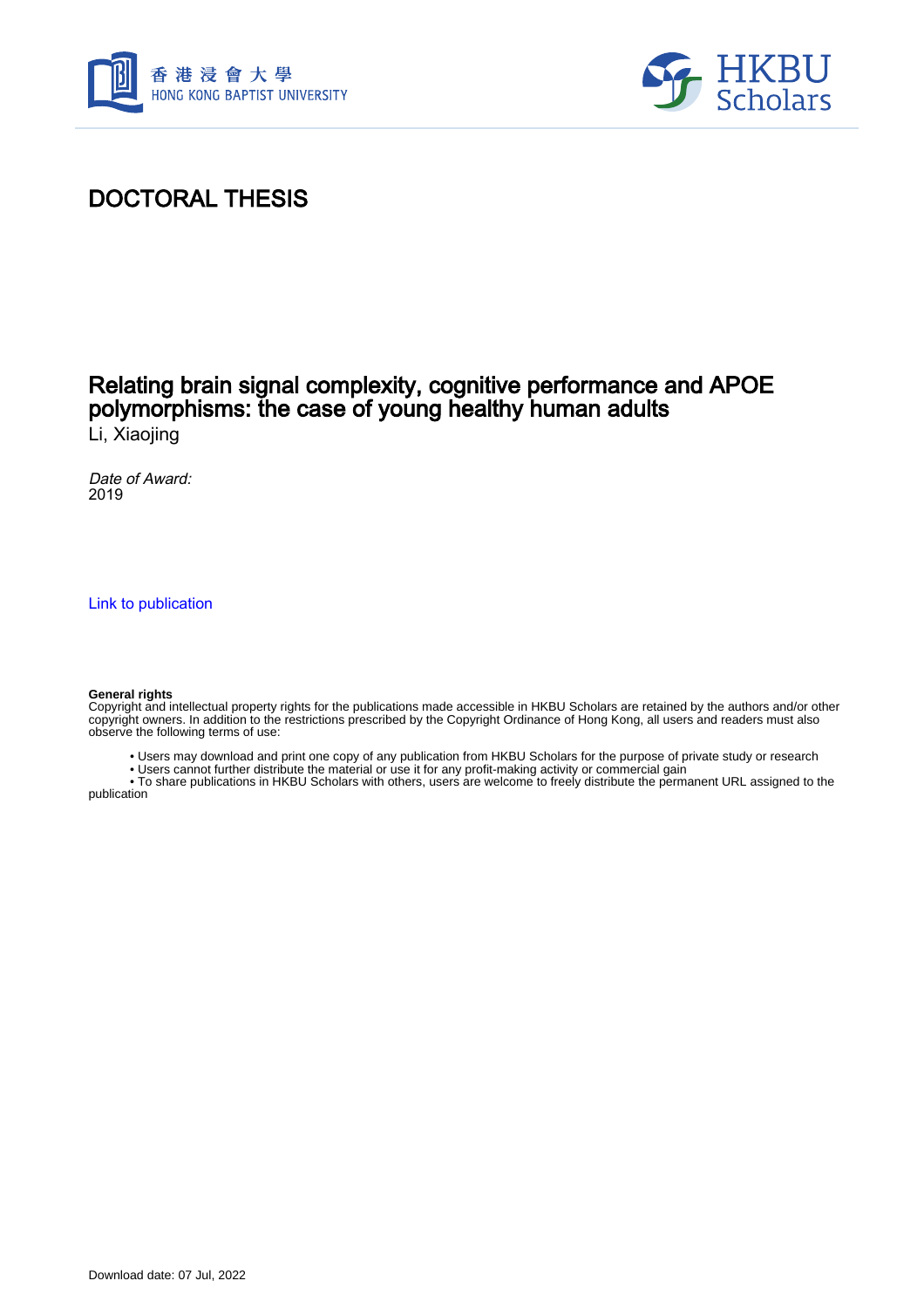### **Abstract**

<span id="page-1-0"></span>Human brain is a complex dynamical system, whose complexity could be highly functional and characterize cognitive abilities or mental disorders. The APOE ɛ4 allele is a well-known genetic risk factor for the development of Alzheimer's Disease and cognitive decline in later human life. However, there are no robust conclusions about the APOE genotype-phenotype association among young healthy adults. The main goal of this study is to investigate the bridges between brain signal complexity, APOE genotype and cognitive performance among young adults under the framework of individual difference.

Before going deeper to the main topic, the first study assessed the reliability of Residue Iteration decomposition (RIDE), a method for analysis brain signals that was applied in the main parts of my thesis. Using a dataset independent from the main topic, I demonstrated that as compared with conventional analysis method, the RIDEreconstructed event-related-potentials (ERPs), including the N400 component reflecting the evaluation of semantic incongruities during social communication, could more sensitively characterize people across a spectrum of autistic level.

The second study investigated how individual differences in APOE genotypes are associated with 1) brain signal complexity measured with Multiscale Entropy (MSE) and 2) cognitive ability in specific domain, especially, working memory capacity. Using Structural Equation Modelling (SEM) we showed that APOE ε4 is associated with higher entropy at scale 1-4 and lower entropy at scale 5 and above, especially at frontal scalp regions and in an eyes open condition; in addition, we showed a stronger drop in MSE from closed to open eyes condition among ε4 carriers than non-carriers. The ε4 association with cognitive performance was complex, but basically ε4 seems to be associated with worse cognitive performance among lower educated people, whereas no such association appeared among the higher educated.

The third study connected MSE with a different cognitive domain – face and object cognition abilities We showed that 1) increased MSE at all scales is associated with better cognitive performance from the view of both diffusion process during perceptual decision making and task performance accuracy. However, the association was only consistent for a closed eyes condition. 2) Increased MSE at higher scales (7 or 8) was associated with tighter coupling between RIDE-extracted single trial stimulus evaluation speed at the neural level and reaction time at the behavior level.

To summarize, the results of my doctoral study connected brain signal complexity, APOE genotype and cognitive behavior among young healthy adults, providing a deeper understanding of brain-behavior relationships and - potentially – for early AD diagnosis when cognitive decline is not yet evident.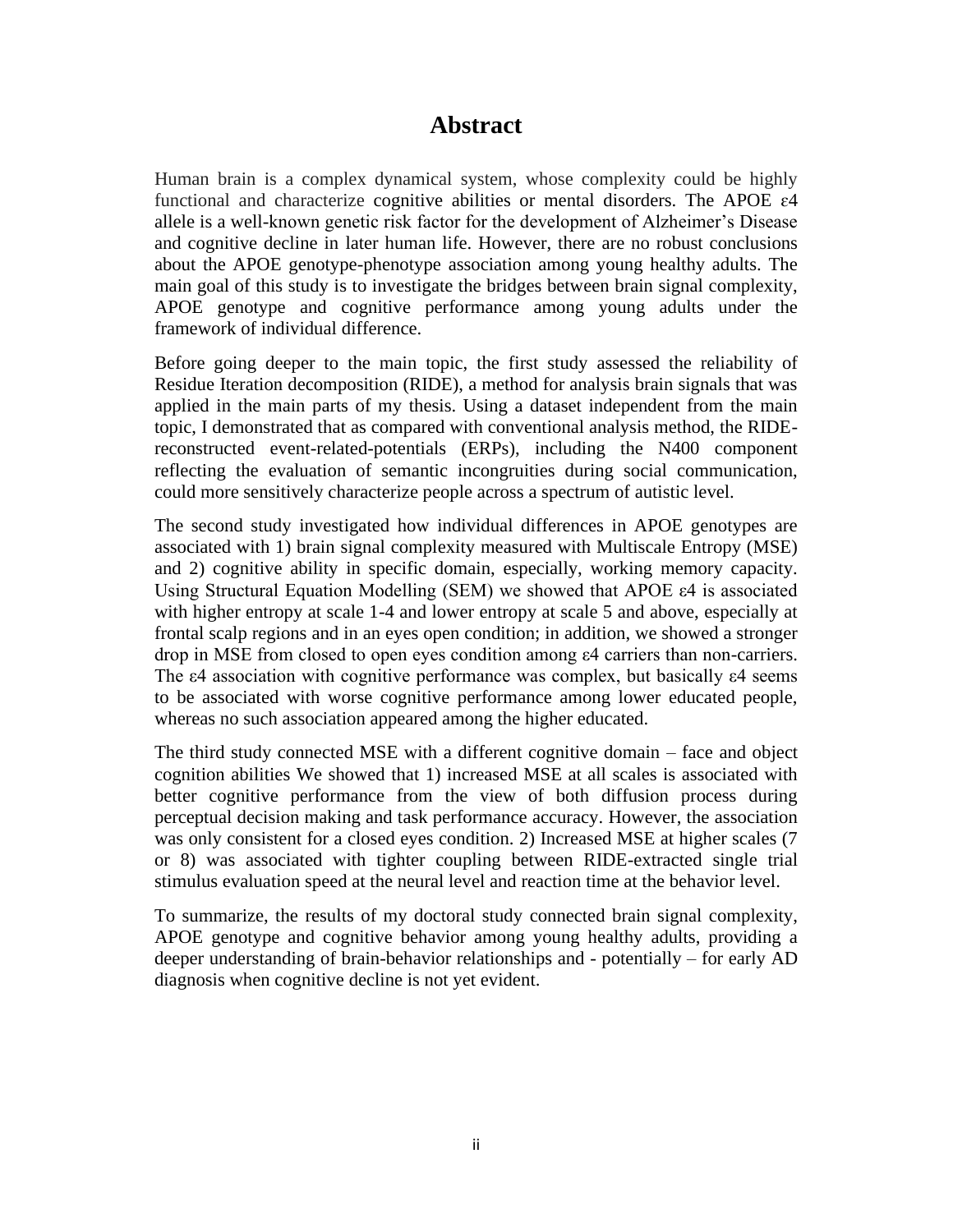| <b>Chapter 3. Neural Correlates of Resource Allocation During Emotional Speech</b> |
|------------------------------------------------------------------------------------|
| Processing Among Individuals with Different Level of Autistic Traits --            |
| Validation of Applicability of RIDE Method in Autistic Research 37                 |
| Chapter 4. Brain Activity (MSE) and Cognitive Performance (WMC) of Young           |
| Adults under Genetic Risk for Alzheimer's Disease (AD)53                           |
| 4.1 Effect of APOE polymorphism on the Multiscale Entropy of closed and open       |
| eyes resting state in healthy young individual adults54                            |

## **Table of Contents**